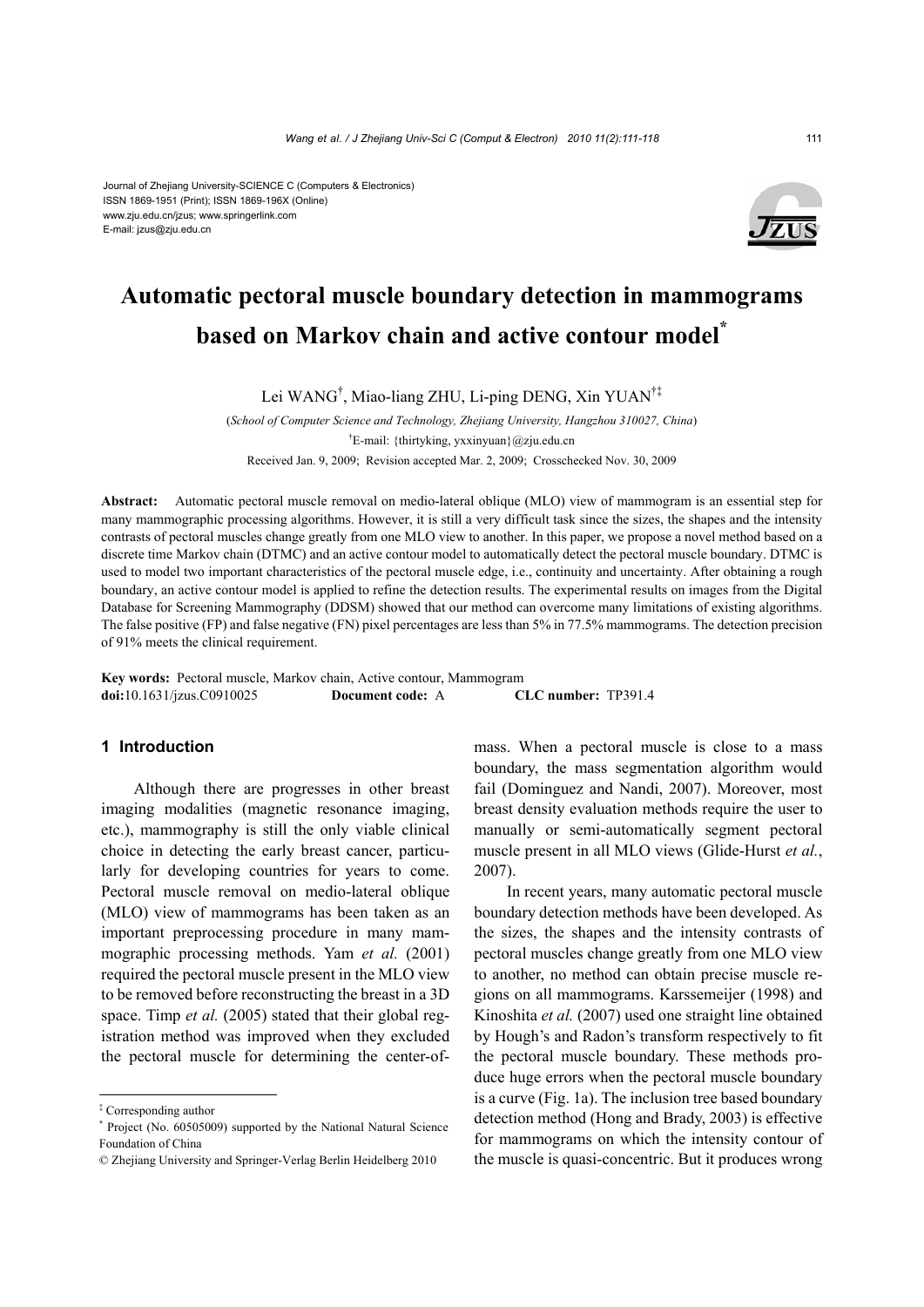

**Fig. 1 Several mammograms on which pectoral muscle detection is difficult using existing algorithms** 

(a) Pectoral muscle boundary is a curve and becomes vertical in the lower part; (b) The intensities of the pectoral muscle change greatly; (c) The area of the pectoral muscle is larger than that of the breast; (d) The area of the pectoral muscle is very small and its boundary is nearly vertical in the lower part; (e) Pectoral muscle mixes in the glandular tissues in the lower part; (f) Pectoral muscle consists of several layers

detection results for mammograms on which the intensities in muscle region change greatly (Fig. 1b). Kwok *et al.* (2004) and Xu *et al.* (2007) searched pectoral muscle boundary in the pre-defined region of interest (ROI) using an iterative threshold and a mean square deviation method respectively. Selecting a suitable ROI, which impacts the final detection precision, is very difficult because the sizes of pectoral muscles change greatly from one mammogram to another (Figs. 1c and 1d). The Gabor wavelet based detection algorithm (Ferrari *et al.*, 2004) can obtain satisfactory results in detecting most pectoral muscle boundaries except those that are vertical or left tilting (Figs. 1a and 1d) because only the Gabor filters with 45°, 60°, and 75° response orientations are used in that algorithm to reduce the interferences caused by structures in muscles and glands. Graph theory based boundary detection methods (Bajger *et al.*, 2005; Ma *et al.*, 2007) concentrate only on the pixel intensities, which makes it difficult to distinguish pectoral muscles from adjacent glands when they have similar intensities (Fig. 1e). Carvalho *et al.* (2008) suggested a morphological closing operation to connect regions at the same gray level followed by using a morphological opening operation to obtain the pectoral muscle region. This method may leave some pectoral muscles out especially when the muscle has several layers (Fig. 1f).

In this paper, we propose a novel boundary detection method based on a discrete time Markov chain (DTMC) and an active contour model. DTMC is used to obtain the rough boundary and the active contour model is applied to refine the detection results. As the method enables the capture of the stochastic nature of the boundary, it can overcome the limitations of existing algorithms.

## **2 Discrete time Markov chain**

The Markov property is a conditional independence of the future evolution on the past (the whole history of the process being summarized in the current state). A random process is a collection of random variables indexed by the set *I*, taking values in the set *S*. DTMC is a random process with the Markov property whose index set (the time of Markov chain) and state space are discrete, either finite or countably infinite. Basically, the chain can be seen as modeling the position of an object in a discrete set of possible locations over time, and the next location being chosen at random from a distribution that depends only on the current one.

We define one-step transition probabilities as

$$
p_{ij}^{(n-1)(n)} = P(X_n = j \mid X_{n-1} = i), \tag{1}
$$

where  $n \in I$ ,  $i, j \in S$ ,  $X_n$  represents a random variable at time *n*. Then two-step transition probabilities can be calculated using one-step transition probabilities as follows:

$$
p_{ij}^{(n-2)(n)} = \sum_{k \in S} p_{ik}^{(n-2)(n-1)} p_{kj}^{(n-1)(n)}.
$$
 (2)

Similarly, we can obtain *n*-step transition probabilities. Thus, if the initial distribution  $\pi^0$  and one-step transition probabilities are determined, the probabilities of all states at any time can be obtained according to Eq. (3):

$$
\pi_j^n = \sum_{i \in S} \pi_i^0 p_{ij}^{(0)(n)}, \tag{3}
$$

where  $\pi_i^n$  denotes the probability in state *j* at time *n*.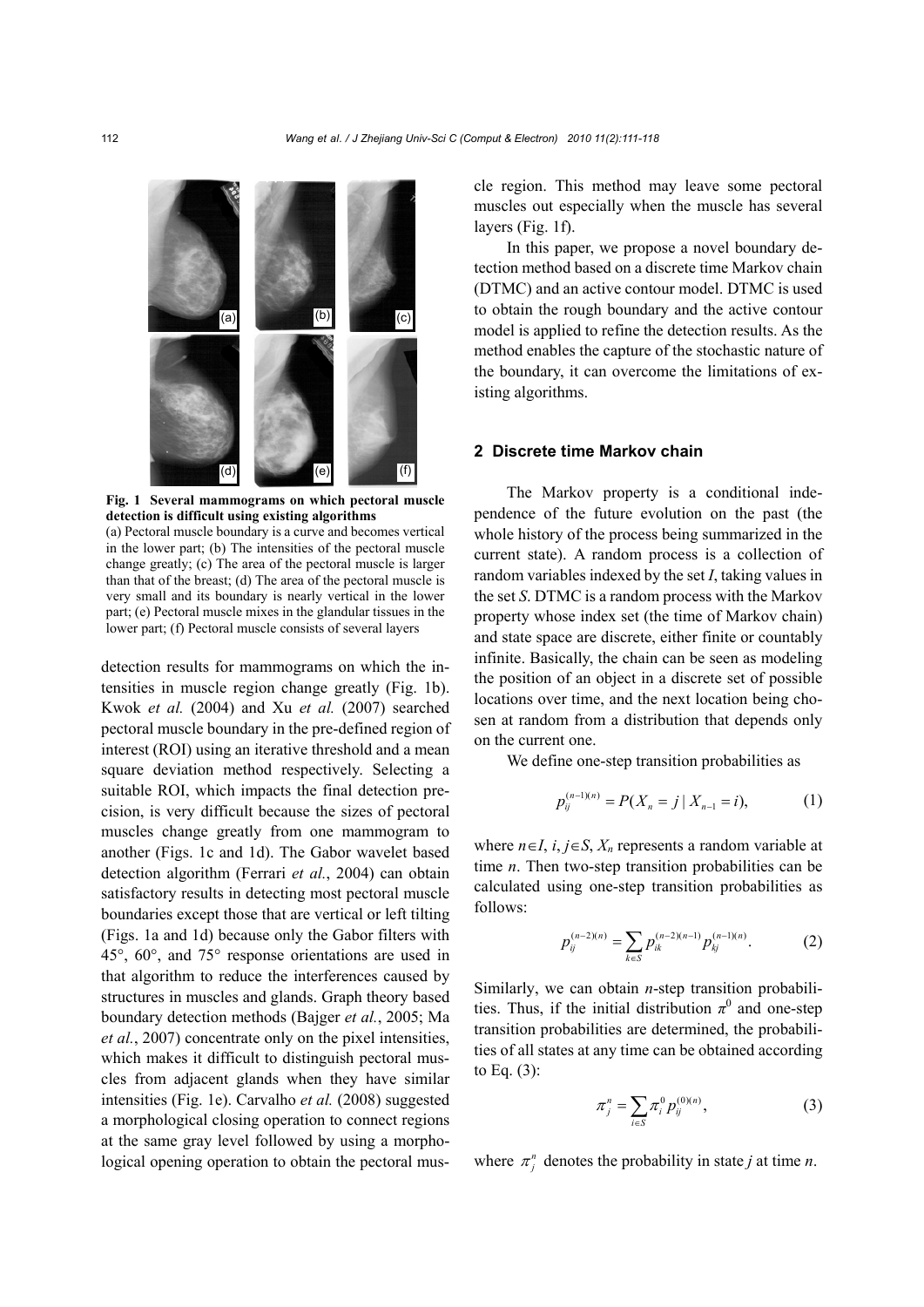## **3 Rough pectoral muscle boundary detection using DTMC**

By analysis, we found two important characteristics of pectoral muscle boundary, i.e., continuity and uncertainty. As these two characteristics can be modeled using the Markov property and the probability of DTMC respectively, we considered using DTMC to detect the rough boundary of pectoral muscle.

In our rough boundary detection algorithm, state and time of DTMC correspond to the column and the row of the image respectively. Each row of the image is allocated to one random variable, which keeps the abscissa of the pectoral muscle boundary on the corresponding row. We set one row as the initial row and its random variable is  $X_0$ . Then  $X_n$  is the variable whose corresponding row is *n* rows away from the initial row. To begin with, we build the initial distribution  $\pi^0$  on the initial row and define one-step transition probabilities of DTMC. Then a rough boundary can be obtained by using the DTMC algorithm iteratively. After validation and correction operation, we obtain the final detection result.

## **3.1 Initial distribution and one-step transition probabilities**

We choose one row, on which the pectoral muscle edge is relatively clear, as the initial row. Its ordinate *y*init can be obtained using the following equation:

$$
y_{\text{init}} = \max\left(y_{\text{nar}}, y_{\text{top}} + \frac{y_{\text{wid}} - y_{\text{top}}}{4}\right),\tag{4}
$$

where  $y_{\text{top}}$  represents the ordinate of the breast's top edge,  $y_{\text{wid}}$  denotes the ordinate of the row with the widest breast width, and  $y<sub>nar</sub>$  indicates the ordinate of the row with the narrowest breast width between  $y_{top}$ and  $y_{\text{wid}}$ . As the intensities near the initial row are similar inside the breast region and change greatly between the breast and pectoral muscle, finding the pectoral muscle edge on the initial row is relatively easy (Fig. 2a). We define

0 0 0 00 0 Box( , , ) {( , ) | , }, *x y xy x x x y y y* σ σ σσ σ = − << + − << + (5)

where *x* and *y* denote the abscissa and the ordinate of the point respectively, and  $\sigma$  is a constant. A scan line reflecting the pixels intensity fluctuation can be obtained by calculating the standard deviations of Box(*x*,  $y, \sigma$  for each point  $(x, y)$  along the initial row (Fig. 2b). After filtering the scan lines using a median filter, we pick up the rightmost peak satisfying Eq. (6):

$$
L_{\text{peak}} - L_{\text{valley}} > \frac{\max(L) - \min(L)}{2}, \quad (6)
$$

where *L* represents the values of all points on the scan lines, *L*<sub>peak</sub> denotes the value of the peak on the scan line, and *L*valley indicates the value of the valley right adjacent to the peak. The abscissa  $x_{\text{init}}$  corresponding to the peak is taken as the pectoral muscle edge on the initial row. Then, the initial distribution  $\pi^0$  of the DTMC can be obtained using

$$
\pi_i^0 = \begin{cases} 1, & \text{if } i = x_{\text{init}}, \\ 0, & \text{otherwise.} \end{cases}
$$
 (7)



**Fig. 2 Muscle edge detection on the initial row**  (a) The initial row; (b) The scan line along the initial row

The one-step transition probabilities can be calculated using the following equation: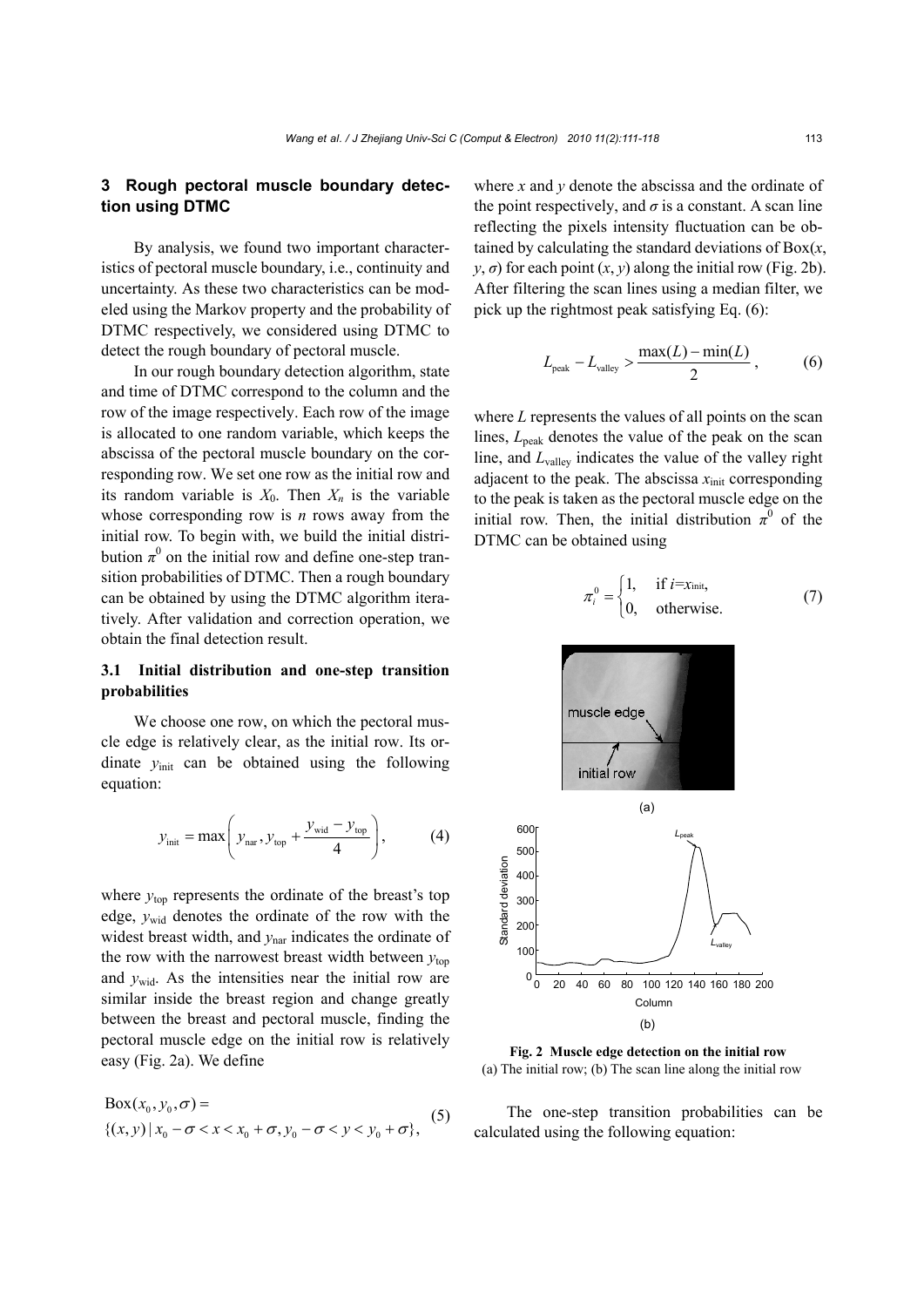$$
p_{ij}^{(n-1)(n)} = \begin{cases} \frac{I_{\text{tran}}(j, y_n)}{\sum\limits_{k=i-\gamma}^{i+\gamma} I_{\text{tran}}(k, y_n)}, & \text{if } |i-j| \leq \gamma, \\ 0, & \text{otherwise,} \end{cases}
$$
(8)

where  $I_{\text{tran}}$  represents a 2D transition array and has the same size with the mammogram,  $I_{tran}(x, y)$  denotes the value on the position  $(x, y)$  of the array,  $y_n$  indicates the ordinate of the row corresponding to the variable *Xn*, and *γ* is a constant used to control the transition distance of DTMC in one-step. Transition array  $I_{tran}$ changes during subsequent iterations and will be described in detail below.

### **3.2 Rough boundary detection**

To minimize the time consumption of the detection algorithm, we define two regions of interest (ROIs) (Fig. 3a) as follows:

$$
\begin{cases}\n\text{ROI}_1 = \{(x, y) \mid E_1 \le x \le x_{\text{init}} + \mu, y_{\text{init}} \le y \le E_b\}, \\
\text{ROI}_2 = \{(x, y) \mid x_{\text{init}} - \mu \le x \le E_r, E_t \le y \le y_{\text{init}}\},\n\end{cases} \tag{9}
$$

where  $E_t$ ,  $E_b$ ,  $E_l$ , and  $E_r$  represent the top, bottom, left and right edges of the breast respectively, and  $\mu$  is a constant. The right edge *E*r of the breast is obtained by applying an adaptive thresholding method to the original mammogram, followed by smoothing the edge using chain codes. The detection algorithm can be described as follows:

Step 1: Create a 2D transition array  $I_{tran}$  by calculating the standard deviation of Box $(x, y, \sigma)$  for each points  $(x, y)$  in ROI<sub>1</sub> and ROI<sub>2</sub> (Fig. 3b).

Step 2: Initialize the iteration number as 0.

Step 3: While the iteration number is less than 3:

Step 3.1: Calculate the probabilities of the points in  $ROI<sub>1</sub>$  and  $ROI<sub>2</sub>$  using the DTMC (Eqs. (2) and (3)) based on the initial distribution  $\pi^0$  and one-step transition probabilities, which can be obtained using Eqs. (7) and (8) respectively.

Step 3.2: Create a new  $I<sub>tran</sub>$ . For the points in  $ROI<sub>1</sub>$  and  $ROI<sub>2</sub>$ ,  $I<sub>tran</sub>(x, y)$  is equal to the probability of the point  $(x, y)$  obtained in Step 3.1. For other points, *I*tran(*x*, *y*) is 0 (Fig. 3c).

Step 3.3: The iteration number pluses 1.

Step 4: Pick up the point with the maximum value from each row of the latest  $I_{tran}$  to form the rough pectoral muscle boundary (Fig. 3d).



**Fig. 3 Rough pectoral muscle detection**  (a) The regions of interest; (b)  $I<sub>tran</sub>$  created by calculating the standard deviation of  $Box(x, y, \sigma)$  for each point  $(x, y)$  in  $ROI_1$ and  $ROI<sub>2</sub>$ ; (c)  $I<sub>tran</sub>$  created using probabilities after one iteration; (d) Detection result of rough pectoral muscle

For each row in  $I_{\text{tran}}$ , the larger one point's value is, the more likely the point is to be the boundary on this row. At the beginning of the iteration, many points have almost the same values on the rows with vague muscle boundary. Then the values of the points away from the boundary gradually decrease and those near the boundary increase with the iteration. An iteration number of 3 is chosen in Step 3 by experiments to strike a balance between processing time and accuracy.

## **3.3 Validation and correction**

Our DTMC algorithm still has the chance to obtain the false pectoral muscle boundary at the lower part of the mammogram if the pectoral muscle mixes with the glandular tissues (Fig. 4a). To improve the detection precision, we validate the rough boundary and use a straight line to replace the false part.



**Fig. 4 Correction of the false part of the rough boundary** (a) Detection result of the DTMC algorithm (the rough boundary detected at the lower part of the mammogram is false because the pectoral muscle mixes in the glandular tissues); (b) Sketch map of correction; (c) The result after correction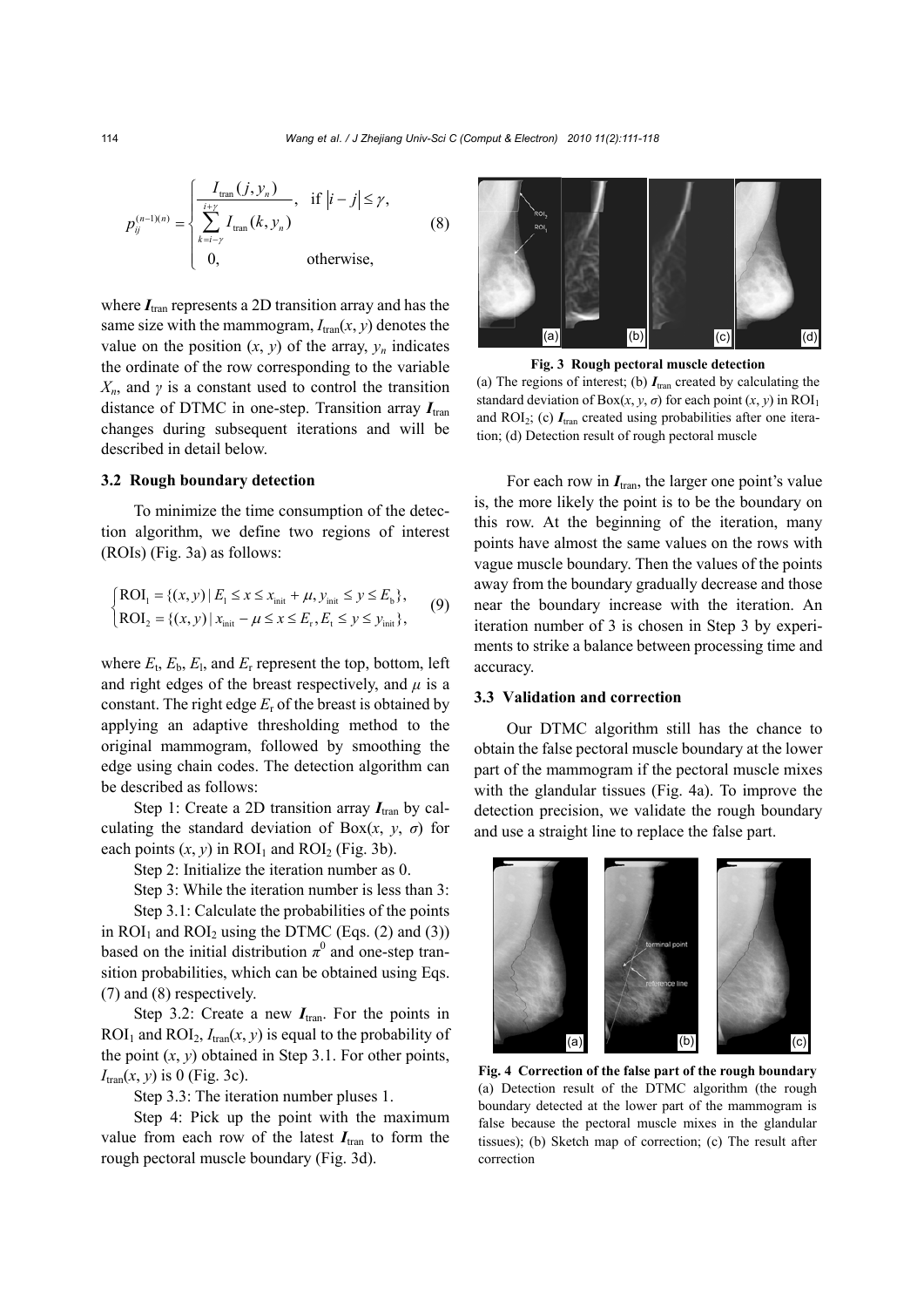According to prior knowledge, the intensities of pectoral muscle should be higher than those of fat and glandular tissues. Thus, for each row, if the summation of the intensities on the left side of the muscle edge is lower than that on the right side, the edge position on this row may be false. If there are too many false rows along the rough boundary, the boundary will be taken to be invalid. The number of false rows,  $N_{\text{false}}$ , can be calculated using the equation

$$
N_{\text{false}} = \sum_{y = \Gamma_{\text{t}}}^{\Gamma_{\text{b}}} \text{sig} \Bigg[ \sum_{x = e_y}^{e_y + \varepsilon} I(x, y) - \sum_{x = e_y - \varepsilon}^{e_y} I(x, y) \Bigg], \quad (10)
$$

where  $\Gamma_t$  and  $\Gamma_b$  are the top and bottom ordinates of the rough boundary respectively,  $I(x, y)$  represents the value of point  $(x, y)$  on the mammogram,  $e_y$  is the abscissa of the muscle edge on row  $y$ ,  $\varepsilon$  is used to control the summary range and usually is a fixed number 20, and signature function  $sig(x)$  is defined as

$$
sig(x) = \begin{cases} 1, & \text{if } x > 0, \\ 0, & \text{otherwise.} \end{cases}
$$
 (11)

If  $N_{\text{false}} \geq (E_b - E_t)/20$ , where  $E_b$  and  $E_t$  are the bottom and top edges of the breast respectively, the rough boundary is invalid.

For an invalid boundary, we estimate a reference line from the point  $(x_{init}, y_{init})$  to the left or bottom edge of the breast (Fig. 4b). The reference line's angle can be obtained using the equation

$$
\theta_{\rm ref} = \arctan\left[\xi^2 / \left(\sum_{y=y_{\rm init}}^{y_{\rm init}+\xi} e_y - \sum_{y=y_{\rm init}-\xi}^{y_{\rm init}} e_y\right)\right],\qquad(12)
$$

where  $e_y$  is the abscissa of the muscle edge on row  $y$ and *ξ* is a constant. Then the point on the rough boundary, which is on the left side of the reference line and has the maximum horizontal distance to it, is chosen as the terminal point (Fig. 4b). The boundary that is below the terminal point is considered to be false. Finally, we draw a straight line from the terminal point to the left or the bottom edge of breast to replace the false part of the boundary (Fig. 4c). The angle of the straight line can be obtained using the following equation:

$$
\theta_{\text{replace}} = \arctan \frac{\xi}{e_{\text{tp}} - e_{\text{tp-}\xi}},\tag{13}
$$

where *e*tp and *e*tp*-<sup>ξ</sup>* denote the abscissas of the rough boundary on the terminal point row and the row *ξ* lines above the terminal point, respectively.

#### **4 Muscle boundary refinement**

The muscle boundary detected using the DTMC algorithm is coarse because only local information (the transition probabilities between two adjacent rows) on the mammogram is used. Thus, we consider utilizing the global information, such as the boundary shape, to obtain a smooth and more precise pectoral muscle boundary. The active contour model is a suitable model for this purpose.

The traditional snake is an energy-minimizing spline under the influence of internal spline forces and image forces (Kass *et al.*, 2001). It works by moving through the spatial domain of an image to minimize the energy function

$$
E = E_{\text{in}} + E_{\text{ex}}\,,\tag{14}
$$

where  $E_{\text{in}}$  represents the internal energy used to control the snake shape, and *E*ex denotes the external energy used to push the snake toward salient image features like lines and edges.

In our algorithm, we define the snake energy as

$$
E = \int_{I_1}^{I_b} \left( \frac{1}{2} \alpha [e''(y)]^2 - I_{\text{tran}}(e(y), y) \right) dy, \qquad (15)
$$

where *e* denotes the rough pectoral muscle boundary and  $\gamma$  is the ordinate,  $e''(\gamma)$  represents the second derivative of  $e(y)$ ,  $\Gamma_t$  and  $\Gamma_b$  are the top and bottom ordinates of the boundary respectively,  $\alpha$  is a weighted parameter that controls the snake rigidity, and  $I_{tran}$  is the 2D transition array used in the first iteration of the DTMC algorithm. The internal energy  $\alpha[e''(y)]^2/2$  is used for obtaining a smooth pectoral muscle edge, and the external energy  $I_{tran}(e(y), y)$  is to keep the total probabilities of the boundary as large as possible. The refinement results are shown in Fig. 5.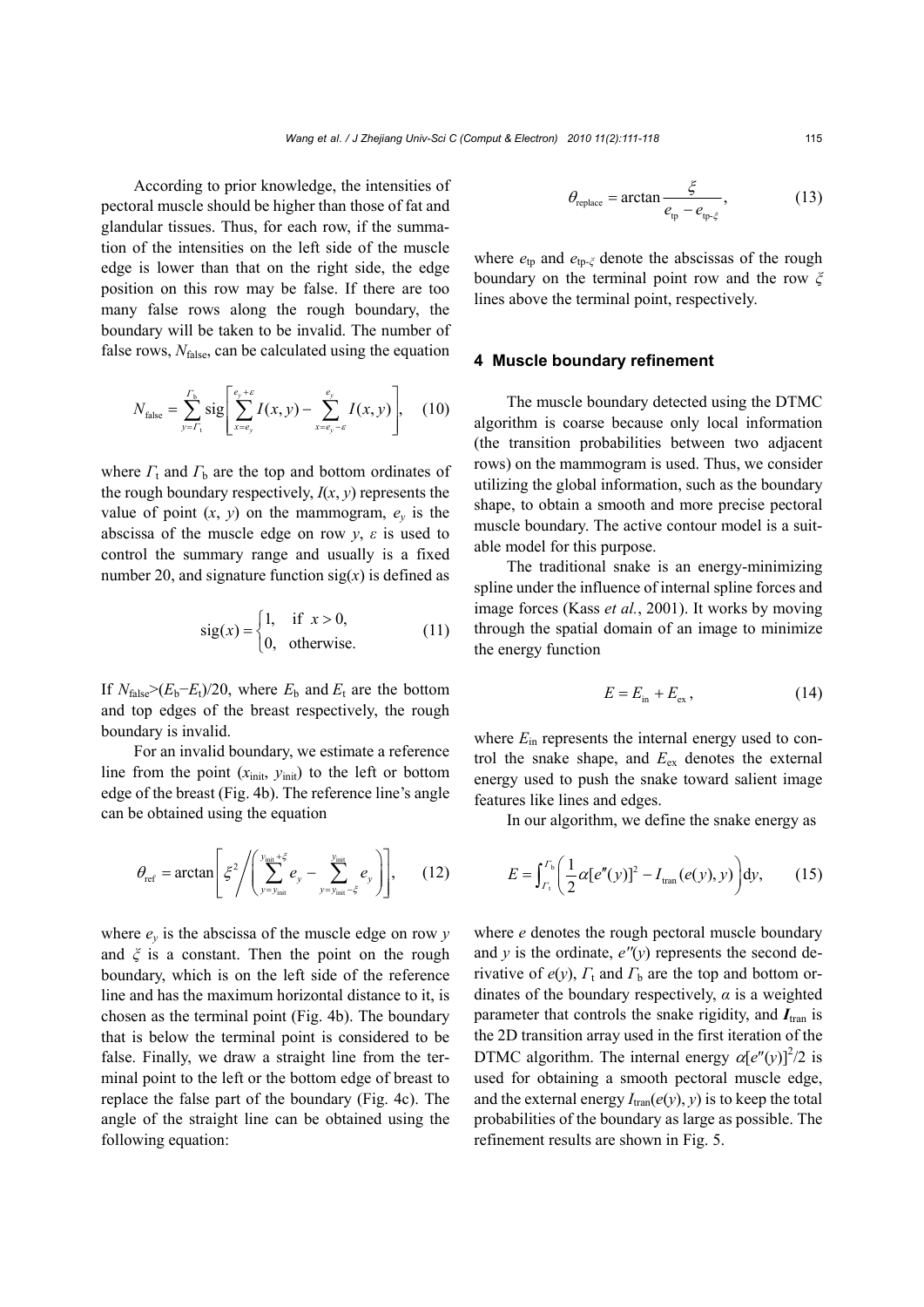

**Fig. 5 Refinement results**  (a) and (b) are refinement versions corresponding to Fig. 3d and Fig. 4c, respectively

### **5 Experimental results and discussions**

Our detection algorithm was tested on the Digital Database for Screening Mammography (DDSM) (University of South Florida, 2001), supported by the Breast Cancer Research Program of the US Army Medical Research Material Command. A total of 200 MLO view mammograms were used in this paper. All images were scanned on either a Howtek 960 or a Howtek MultiRAD 850 digitizer with a sample rate of 43.5 microns at 12 bits/pixel. To reduce the time consumption of muscle boundary detection, all mammograms were down sampled to 800 pixels height.

Before pectoral muscle boundary detection, our algorithm would automatically judge the orientation of the mammograms and vertically mirror those in which the nipple faces to the left so that all pectoral muscles were at the top left corner of the images. Then an adaptive thresholding method was applied to eliminate the background with only breast and muscle remained. Finally, we used the algorithm introduced in this paper to detect the pectoral muscle boundary. The average processing time (not including the down sampling, orientation judging or thresholding) was 3.7 s for one mammogram on the computer with 2.0 GHz CPU, 512 MB memory and windows XP OS.

Table 1 shows the parameters used in our detection algorithm. *h* represents the height of the mammogram and is a fixed value 800 in this test. All parameters are determined by experiments. The principle to determine the parameter  $\sigma$  is to make the standard deviation of Box $(x, y, \sigma)$  large when point  $(x, y)$ is on the muscle boundary and small when it is on

other positions. The larger the parameter *γ*, the more likely the algorithm is to find the clear muscle boundary. However, large *γ* will produce false results for vague muscle boundary. To improve the algorithm efficiency, the parameter  $\mu$  should be as small as possible in ensuring that two ROIs contain the total pectoral muscle boundary. Small *ξ* can increase the replace line's accuracy, but also has more chance to produce false replace lines. Large *α* produces straight and smooth boundary as it increases the weight of internal energy.

**Table 1 Parameters used in our detection algorithm**

| Parameter | Value | Parameter | Value |
|-----------|-------|-----------|-------|
| Ω         | h/80  |           | h/20  |
| า         | h/80  | α         | 0.05  |
| и         | h/80  |           |       |

*σ*: the range used to calculate the standard deviation; *γ*: the transition distance of DTMC in one step;  $\mu$ : used to determine the size of the ROI; *ξ*: used in producing the reference line angle; *α*: a weighted parameter that controls the snake rigidity

To evaluate our experimental results, an experienced radiologist was invited to mark the reference pectoral muscle region on each mammogram manually. The segmented pectoral muscle region was defined as the left region enclosed by the breast border and the pectoral muscle boundary detected using our algorithm. Three evaluation criteria are used in this paper: false positive (FP) and false negative (FN) pixel percentages, the Hausdorff distance between the reference and the segmented pectoral muscle regions, and the mean distance from the boundary drawn by the radiologists to the closest point on the detected boundary.

We defined the FP pixel as the pixel outside the reference region that was included in the segmented region. Similarly, an FN pixel was defined as a pixel in the reference region that was not present within the segmented region. Then the FP and FN percentages could be calculated using the following equation:

$$
\begin{cases} R_{\rm fp} = N_{\rm fp} / N_{\rm ref} \times 100\%, \\ R_{\rm fn} = N_{\rm fn} / N_{\rm ref} \times 100\%, \end{cases}
$$
 (16)

where  $N_{\text{fn}}$  and  $N_{\text{fn}}$  represent the FP and FN pixel numbers respectively, and *N*<sub>ref</sub> is the number of pixels in the reference region. Good and acceptable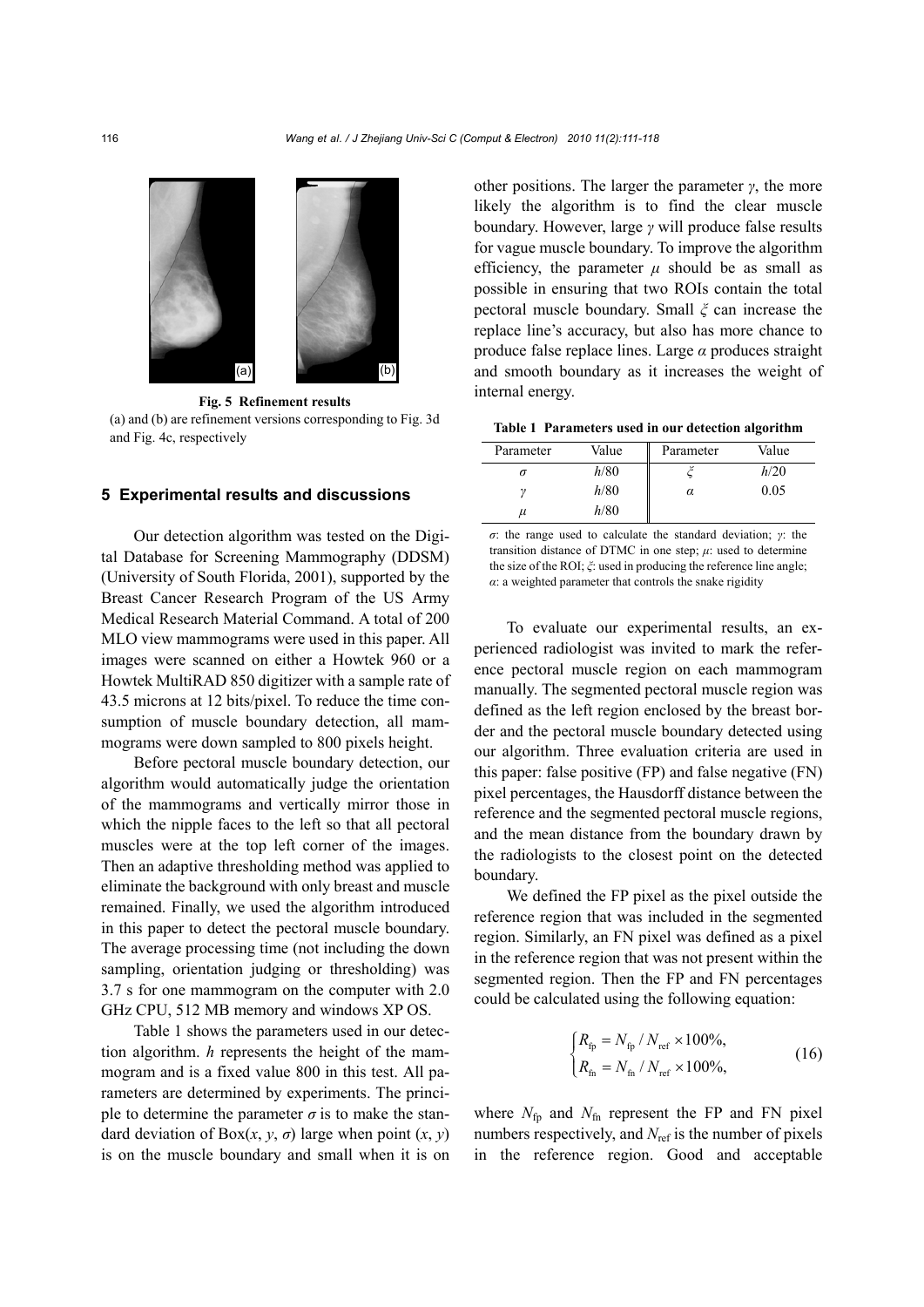detection results were defined as those with  $R_{fp}$  and *R*fn less than 5% and 10%, respectively.

Table 2 summarizes the FP and FN pixel percentages of our algorithm on all 200 mammograms. It can be seen that using the DTMC algorithm we can obtain 67.5% good results and 84% acceptable results in 200 mammograms. By using validation operation after the DTMC algorithm, the rates of the good and acceptable results raise to 75% and 91% respectively. Although the refinement operation can bring only 2.5% detection results from the acceptable group to the good group and seems invalid to unacceptable rough boundary, it increases the whole detection precision of the acceptable results, which can be observed from the mean column in Table 2. Errors in the unacceptable group are mainly caused by the muscle edge searching that fails on the initial row. The detected edge is more than 20 pixels away from the hand-drawn edge on the initial row in 13 out of totally 18 mammograms with unacceptable detection results. Therefore, developing a better algorithm for searching muscle edge on the initial row has a great chance to improve the final detection precision.

**Table 2 FP and FN pixel percentages on 200 mammograms**

| Pixel                             | Mammogram number |    | Mean $(\% )$ |       |                   |             |
|-----------------------------------|------------------|----|--------------|-------|-------------------|-------------|
| percentage                        |                  | Н  | Ш            |       | н                 | Ш           |
| $R_{\rm fp}$ < 5%                 | 80               | 87 | 88           | 117   | 1 23              | 0.09        |
| $R_{\rm fn}$ < 5%                 | 55               | 63 | 67           | 2.81  | 2.98              | 1.37        |
| 5% $\leq R_{\text{fp}} \leq 10\%$ | 13               | 8  | 4            | 791   | 8.16              | 6.64        |
| $5\% \leq R_{\rm fin} \leq 10\%$  | 20               | 24 | 23           | 8.42  | 9.10              | 7.06        |
| $R_{\rm fp} > 10\%$               | 27               | 10 | 10           | 67.25 |                   | 87.42 93.23 |
| $R_{\rm fin} > 10\%$              | 5                | 8  | 8            |       | 27.40 24.86 22.47 |             |

Column I represents the results using only the DTMC algorithm, column II shows the results of rough pectoral muscle detection, and the final results are represented in column III

The Hausdorff distance *H*(*A*, *B*) is defined as

$$
H(A, B) = \max(h(A, B), h(B, A)),
$$
 (17)

where *A* and *B* represent the sets of the pixels in the reference muscle region and segmented muscle region respectively,

$$
h(A, B) = \max_{a \in A} \min_{b \in B} \|a - b\|,
$$
 (18)

and ||⋅|| is the Euclidean distance. The mean distance  $MD(A, B)$  used in this paper is defined as

$$
MD(A, B) = \frac{1}{N} \sum_{n=1}^{N} \min_{b \in B} ||a_n - b||, \ a_n \in A,
$$
 (19)

where *A* and *B* represent the pixel sets of the boundary drawn by the radiologist and the detected boundary respectively, *N* is the number of pixels on the boundary drawn by the radiologist. Table 3 illustrates the Hausdorff distance and the mean distance of our algorithm on all 200 mammograms.

**Table 3 Hausdorff distance and mean distance on 200 mammograms**

| Distance (pixels) |                                      | Mammogram number |  |  |
|-------------------|--------------------------------------|------------------|--|--|
| Hausdorff         | H<5                                  | 97               |  |  |
| distance, $H$     | 5 < H < 10                           | 56               |  |  |
|                   | 10 < H < 20                          | 22               |  |  |
|                   | H > 20                               | 25               |  |  |
| Mean              | MD < 5                               | 174              |  |  |
| distance.<br>MD   | $5 <$ MD $<$ 10                      | 8                |  |  |
|                   | 10 <md<20< td=""><td>3</td></md<20<> | 3                |  |  |
|                   | MD>20                                | 15               |  |  |

As the test data, the radiologists and the evaluation criteria are different in existing papers, it is unreasonable to directly compare detection results among different algorithms. Fig. 6 shows some final detection results using our algorithm.



**Fig. 6 Some muscle boundary detection results using our algorithm** 

(a)–(f) are corresponding to the mammograms in Fig. 1. Black lines represent the boundaries detected by our algorithm and white dashed lines are the boundaries drawn by the radiologist